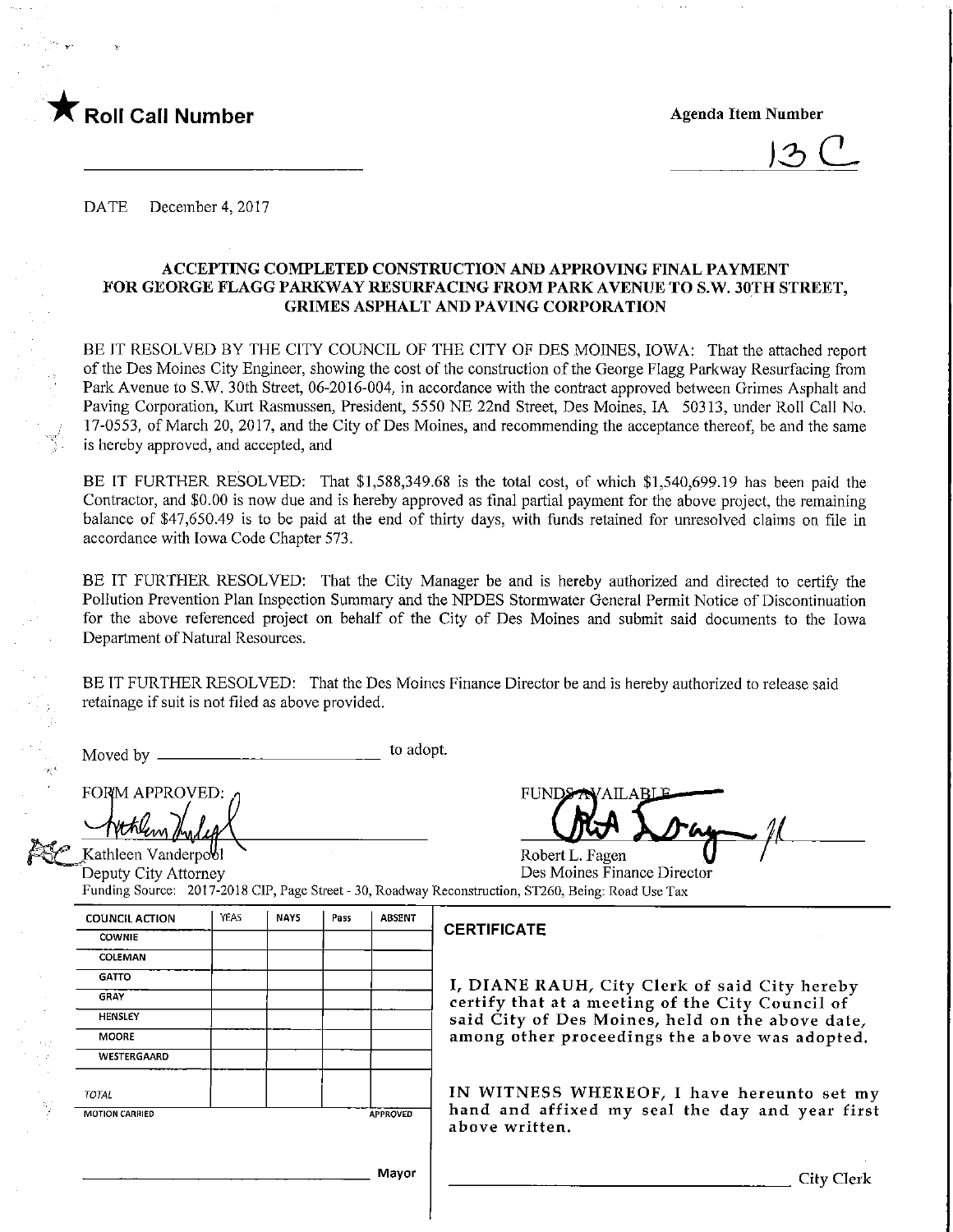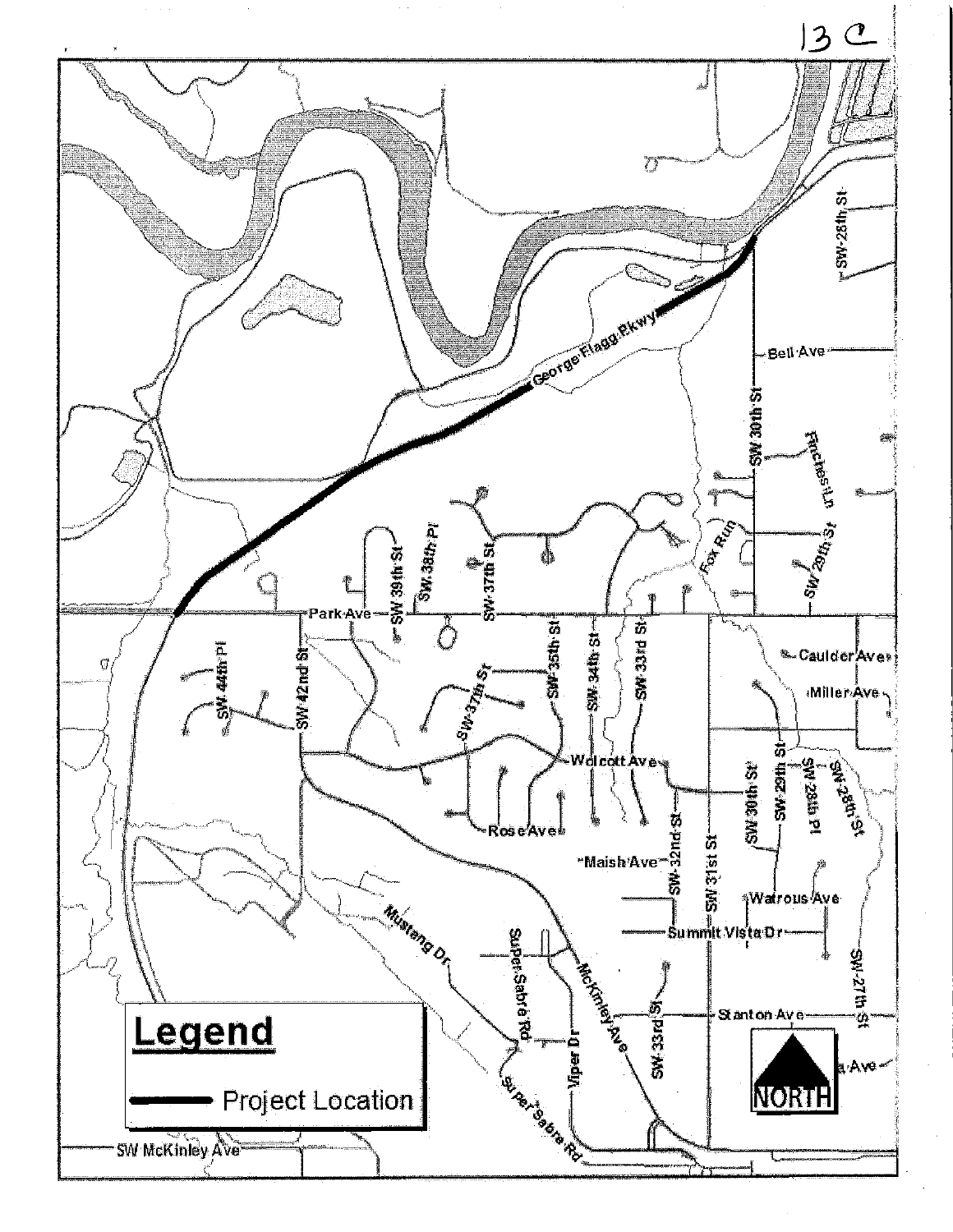$\mathbf{v}$ 



# PROJECT SUMMARY

## George Flagg Parkway Resurfacing from Park Avenue to S.W. 30th Street

## Activity ID 06-2016-004

On March 20, 2017, under Roll Call No. 17-0553, the Council awarded the contract for the above improvements to Grimes Asphalt and Paving Corporation, in the amount of \$1,425,175.00. Tabulated below is a history of project change orders.

| Change<br>Order No. | <b>Initiated By</b> | Description                                                                                                                                                                                                                                                                                                                                                                                  | Amount      |
|---------------------|---------------------|----------------------------------------------------------------------------------------------------------------------------------------------------------------------------------------------------------------------------------------------------------------------------------------------------------------------------------------------------------------------------------------------|-------------|
| 1                   | City                | 4/3/2017                                                                                                                                                                                                                                                                                                                                                                                     | \$23,512.50 |
|                     |                     | Part A items are to delete items from the contract. Add<br>smoothness provisions to the contract and added item to<br>remove, crush, and reinstall existing pavement as granular<br>subbase material.                                                                                                                                                                                        |             |
| $\mathbf{2}$        | City                | 5/9/2017                                                                                                                                                                                                                                                                                                                                                                                     | \$24,900.00 |
|                     |                     | Item 2.01 is for subgrade treatment to 12" depth using fly<br>ash or pozzo stone.                                                                                                                                                                                                                                                                                                            |             |
| 3                   | City                | 6/21/2017                                                                                                                                                                                                                                                                                                                                                                                    | \$24,223.33 |
|                     |                     | Part A Items are to adjust contract quantities to as-built<br>quantities for the following items: 6) remove and replace<br>unsuitable subgrade, 7) geogrid, 8) engineering fabric, 10)<br>special backfill, 11) temporary granular surfacing, 17) HMA<br>surface, 18) HMA base, and 33) tree protection fence. Part<br>B item 3.01 includes additional temporary traffic control<br>signing. |             |
| $\overline{4}$      | City                | 7/12/2017                                                                                                                                                                                                                                                                                                                                                                                    | \$24,960.00 |
|                     |                     | Part A Items are to extend quantities on 21) 7" PCC<br>Driveway and 2.01) Subgrade Treatment. Part B Item 4.01)<br>Ditch Protection & Shaping is to core, shape, and armor<br>drainage ditch along the project.                                                                                                                                                                              |             |
| 5                   | City                | 8/10/2017                                                                                                                                                                                                                                                                                                                                                                                    | \$24,944.85 |
|                     |                     |                                                                                                                                                                                                                                                                                                                                                                                              |             |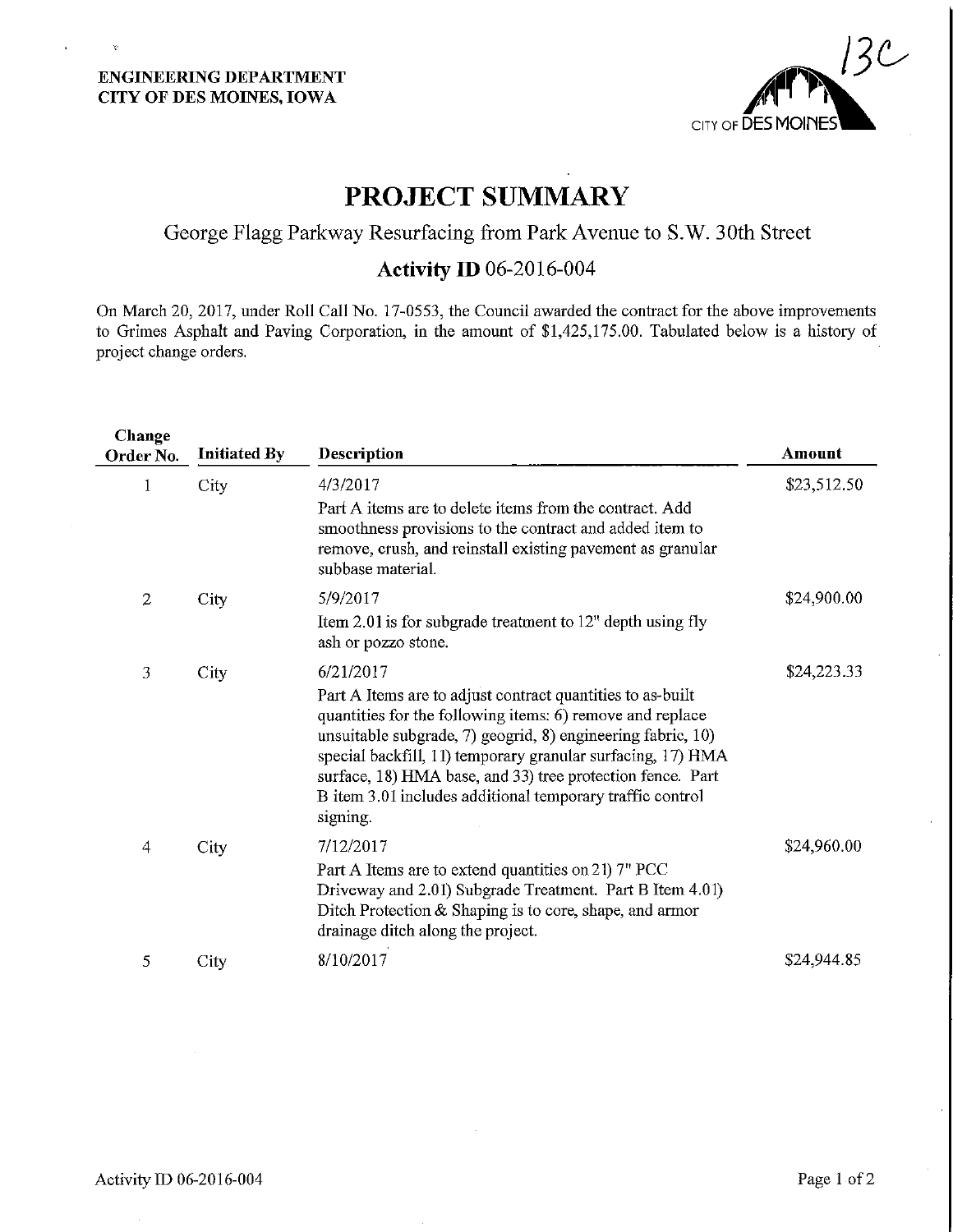|      | Part A Items are to adjust contract quantities to as-built<br>quantities, including the following: 2) Changeable Message<br>Sign, 5) Shoulder Finishing, 18) Cleaning and Prep of Base,<br>19) 6" PCC Sidewalk, 20) Detectable Warnings 21) 7" PCC<br>Driveway, 22) Class 'A' Stone, 24) Pavement Removal, 27)<br>Filter Sock, 28) Filter Sock Removal, 29) Hydromulch, and<br>2.01) Subgrade Treatment. Part B Item 5.01 is to trim trees<br>in the work area to avoid damage by construction<br>equipment. Part B Item 5.02 is to add a 'STOP' sign along<br>Bill Riley Trail at the intersection with SW30th Street. | ے ا            |
|------|-------------------------------------------------------------------------------------------------------------------------------------------------------------------------------------------------------------------------------------------------------------------------------------------------------------------------------------------------------------------------------------------------------------------------------------------------------------------------------------------------------------------------------------------------------------------------------------------------------------------------|----------------|
| City | 9/13/2017<br>Change order is to extend quantity for Item 2.01, Subgrade<br>Treatment, due to unanticipated over-run.                                                                                                                                                                                                                                                                                                                                                                                                                                                                                                    | \$24,960.00    |
| City | 10/6/2017<br>Part A Items are to adjust contract quantities to as-built<br>quantities, including the following: 25) Seeding, and 2.01)<br>Subgrade Treatment.                                                                                                                                                                                                                                                                                                                                                                                                                                                           | \$15,674.00    |
|      | <b>Original Contract Amount</b>                                                                                                                                                                                                                                                                                                                                                                                                                                                                                                                                                                                         | \$1,425,175.00 |
|      | <b>Total Change Orders</b>                                                                                                                                                                                                                                                                                                                                                                                                                                                                                                                                                                                              | \$163,174.68   |
|      | <b>Percent of Change Orders to Original Contract</b>                                                                                                                                                                                                                                                                                                                                                                                                                                                                                                                                                                    | 11.45%         |
|      | <b>Total Contract Amount</b>                                                                                                                                                                                                                                                                                                                                                                                                                                                                                                                                                                                            | \$1,588,349.68 |

 $\sim 10^{-11}$ 

 $\mathbf{a}^{(i)}$  and  $\mathbf{a}^{(i)}$  and  $\mathbf{a}^{(i)}$ 

 $\label{eq:2} \frac{1}{\sqrt{2\pi}}\left(\frac{1}{\sqrt{2\pi}}\right)^{1/2}$ 

 $\ddot{\gamma}$ 

 $\sim 10$ 

 $\sim$ 

।२८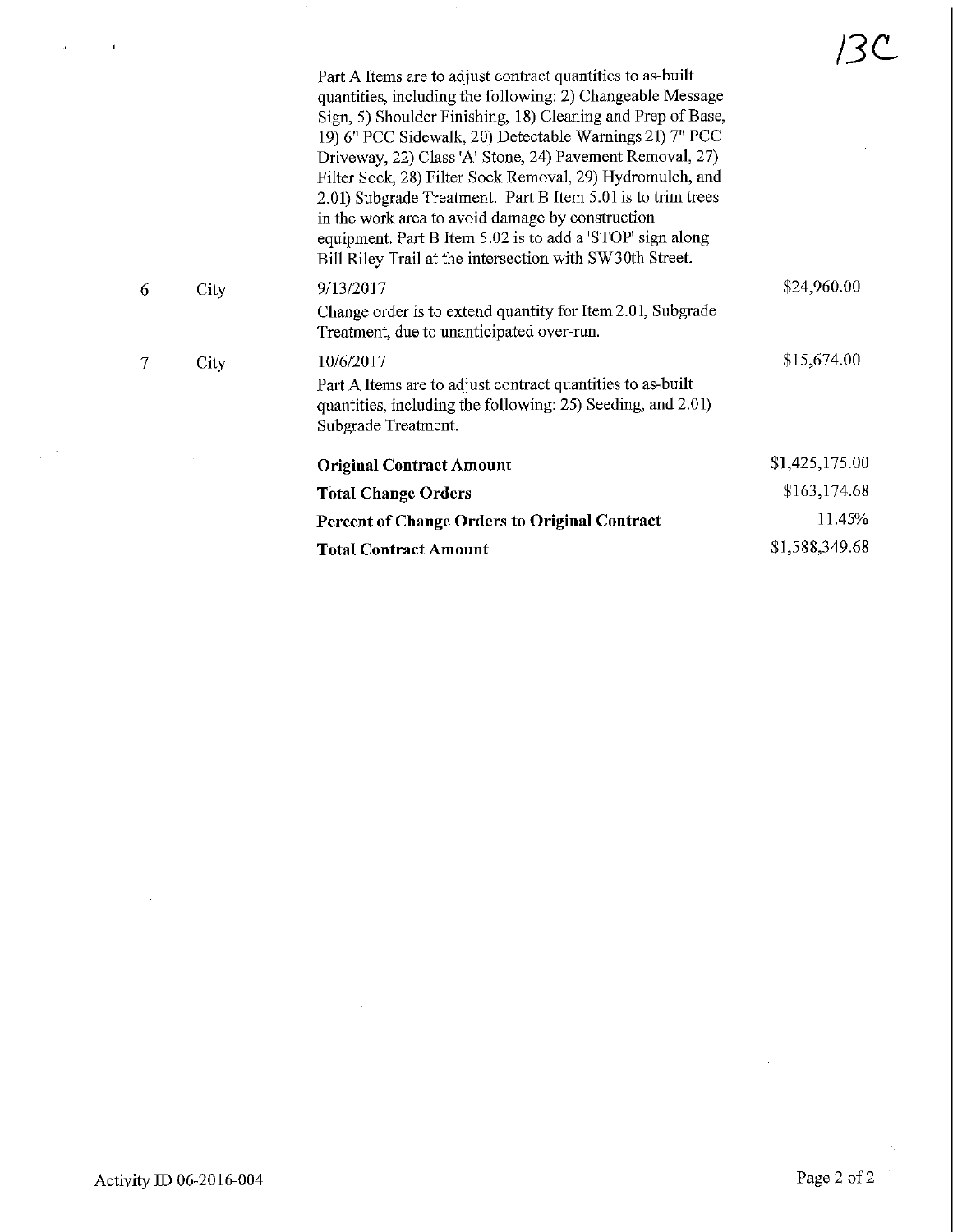

#### AGENDA HEADING:

Accepting completed construction and approving final payment for the George Flagg Parkway Resurfacing from Park Avenue to S.W. 30th Street, Grimes Asphalt and Paving Corporation.

#### SYNOPSIS:

Approve the Engineer's Certification of Completion, accept construction of said improvement, and authorize final payment to the contractor.

#### FISCAL IMPACT:

Amount: \$1,588,349.68 As-Built Contract Cost

Funding Source: 2017-2018 CIP, Page Street - 30, Roadway Reconstruction, ST260, Being: Road Use Tax

#### CERTIFICATION OF COMPLETION:

On March 20, 2017, under Roll Call No. 17-0553, the City Council awarded a contract to Grimes Asphalt and Paving Corporation, Kurt Rasmussen, President, 5550 NE 22nd Street, Des Moines, IA 50313 for the construction of the following improvement:

George Flagg Parkway Resurfacing from ParkAvenue to S.W. 30th Street, 06-2016-004

The improvement includes widening George Flagg Parkway from 21 feet to 24 feet with 6~inch thick Portland Cement Concrete (PCC) base pavement and 6-inch Hot Mix Asphalt (HMA) overlay pavement, PCC sidewalk, pavement scarification, pavement removal, ditch grading, pavement markings, erosion control, site restoration, and other associated work and incidental items; in accordance with the contract documents, including Plan File Nos. 578-130/197, along George Flagg Parkway from 500' north of Park Avenue to S.W. 30th Street, Des Moines, Iowa

I hereby certify that the construction of said George FIagg Parkway Resurfacing from Park Avenue to S.W. 30th Street, Activity ID 06-2016-004, has been completed in substantial compliance with the terms of said contract, and I hereby recommend that the work be accepted. The work commenced on March 29, 2017, and was completed on November 21,2017.

 $\mathbf{1}$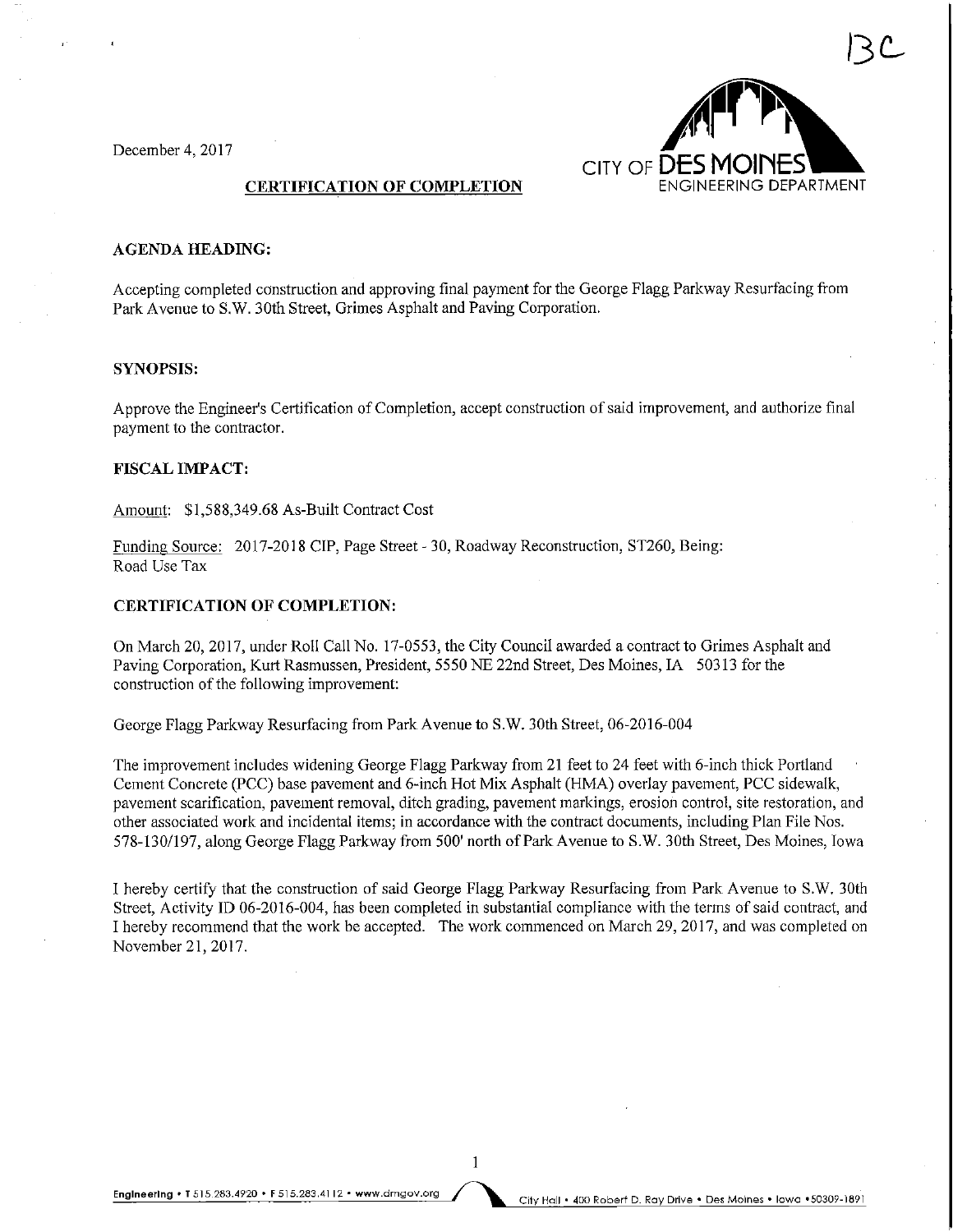I further certify that \$1,588,349.68 is the total cost of said improvement, of which \$1,540,699.19 has been paid the Contractor and \$0.00 is now due and is hereby approved as final partial payment for the above project, the remaining balance of \$47,650.49 is to be paid at the end of thirty days, with funds retained for unresolved claims on file in accordance with Iowa Code Chapter 573. The amount of completed work is shown on the attached Estimate of Construction Completed.

Pimela SCooksey ep

Pamela S. Cooksey, P.E. Des Moines City Engineer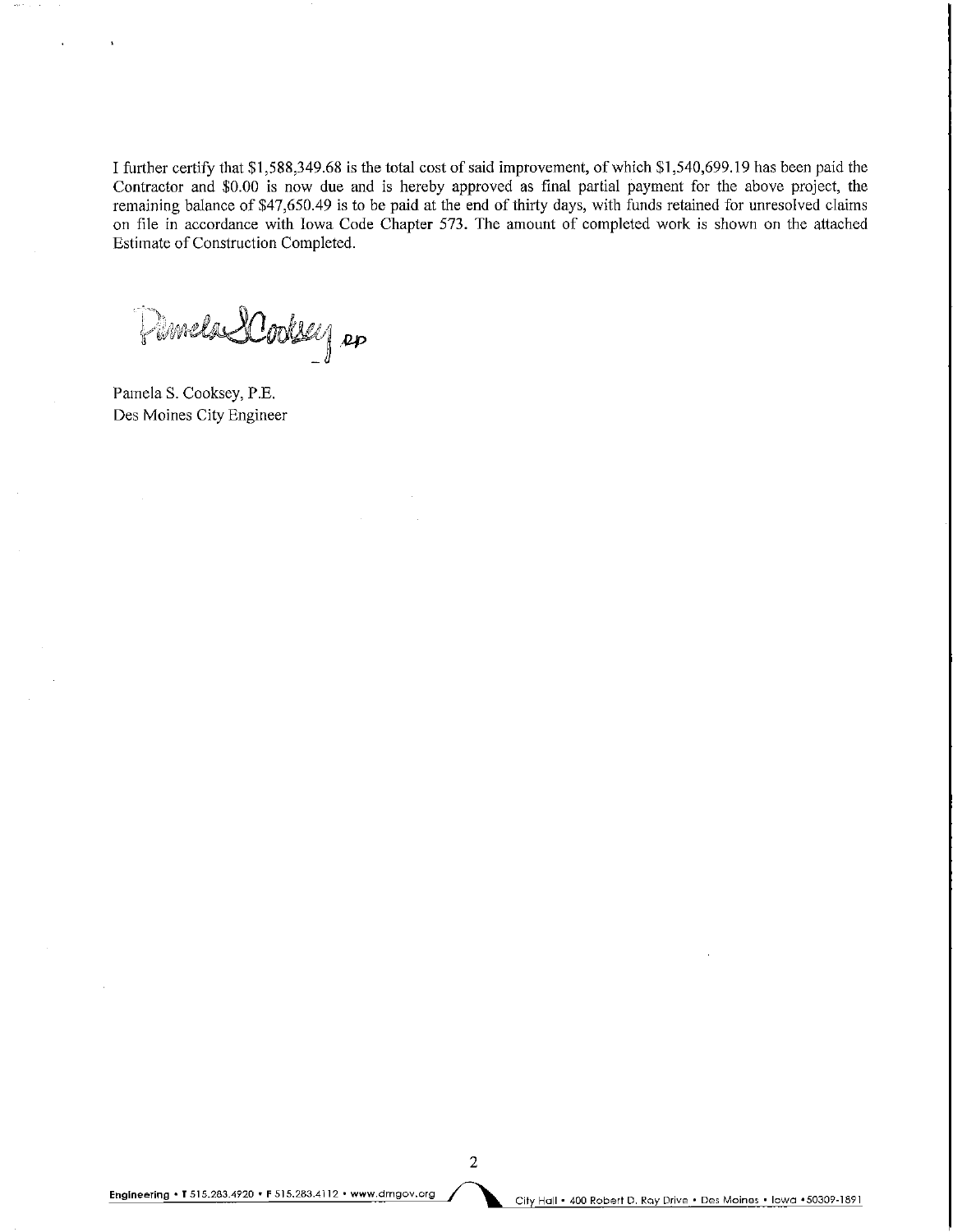### ENGINEERING DEPARTMENT **CITY OF DES MOINES, IOWA**



## FINAL QUANTITIES OF CONSTRUCTION COMPLETED FROM 10/6/2017 TO 10/31/2017 FINAL PAYMENT (PARTIAL PAYMENT NO. 5)

## PROJECT: GEORGE FLAGG PARKWAY REHABILITATION CONTRACTOR: GRIMES ASPHALT & PAVING CORP.

 $\mathcal{A}^{\pm}$ 

Activity ID: 06-2016-004 Date: 10/31/2017

|         |                                                               |                     | <b>UNITS</b>     |                   |                    |            |              |
|---------|---------------------------------------------------------------|---------------------|------------------|-------------------|--------------------|------------|--------------|
| LINE NO |                                                               |                     |                  |                   | <b>CONSTRUCTED</b> |            |              |
|         | DESCRIPTION<br>TRAFFIC/PEDESTRIAN CONTROL & WORK ZONE FENCING | UNIT                | <b>ESTIMATED</b> | <b>AUTHORIZED</b> | TO DATE            | UNIT PRICE | TOTAL AMOUNT |
| 2       | CHANGEABLE MESSAGE SIGN                                       | LS                  | 1.000            | 1.000             | 1.000              | \$7,750.00 | \$7,750.00   |
| 3       | CLASS 10 EXCAVATION, WASTE                                    | <b>DAY</b>          | 14.000           | 16.000            | 16.000             | \$107.00   | \$1,712.00   |
| 4       |                                                               | <b>CY</b>           | 1,345.000        | 1,345.000         | 1,345.000          | \$27.00    | \$36,315.00  |
| 5       | CLASS 13 EXCAVATION, WASTE                                    | <b>CY</b>           | 2,675.000        | 2,675.000         | 2,675.000          | \$30.00    | \$80,250.00  |
|         | SHOULDER FINISHING, EARTH                                     | <b>STA</b>          | 122.000          | 98.650            | 98.650             | \$150.00   | \$14,797.50  |
| 6       | UNSUITABLE SUBGRADE, REMOVE AND REPLACE                       | <b>CY</b>           | 100.000          | 0.000             | 0.000              | \$107.00   | \$0.00       |
| 7       | SUBGRADE TREATMENT, GEOGRID                                   | SY                  | 500.000          | 0.000             | 0.000              | \$2.25     | \$0.00       |
| 8       | SUBGRADE TREATMENT, ENGINEERING FABRIC                        | SY                  | 25.000           | 0.000             | 0.000              | \$4.00     | \$0.00       |
| 9       | MODIFIED SUBBASE                                              | TON                 | 1,920.000        | 0.000             | 0.000              | \$36.00    | \$0.00       |
| 10      | SPECIAL BACKFILL                                              | <b>TON</b>          | 1,665.000        | 0.000             | 0.000              | \$35.00    | \$0.00       |
| 11      | TEMPORARY GRANULAR SURFACING                                  | SY                  | 25.000           | 11.000            | 11.000             | \$125.00   | \$1,375.00   |
| 12      | STORM SEWER PIPE, DIP, 10 IN DIA, TRENCHED                    | LF                  | 40.000           | 40.000            | 40.000             | \$127.00   | \$5,080.00   |
| 13      | LONGITUDINAL SUBDRAIN, 6 IN DIA                               | $\mathbf{LF}$       | 185.000          | 0.000             | 0.000              | \$37.00    | \$0.00       |
| 14      | SUBDRAIN OUTLET                                               | EACH                | 1.000            | 0.000             | 0.000              | \$550.00   | \$0.00       |
| 15      | 6 IN PCC BASE/WIDENING PAVEMENT                               | SY                  | 4,803.000        | 0.000             | 0.000              | \$37.00    | \$0.00       |
| 16      | HMA, HIGH TRAFFIC, SURFACE, 1/2", NO FRICTION                 | TON                 | 2,200.000        | 3,588.460         | 3,588.460          | \$102.00   | \$366,022.92 |
| 17      | HMA, HIGH TRAFFIC, BASE, 3/4", NO FRICTION                    | <b>TON</b>          | 4,400,000        | 3,818.620         | 3,818.620          | \$93.00    | \$355,131.66 |
| 18      | CLEANING AND PREPARATION OF BASE                              | <b>MILE</b>         | 1.200            | 0.000             | 0.000              | \$1,100.00 | \$0.00       |
| 19      | 6 IN PCC SIDEWALK PAVEMENT                                    | ${\rm SY}$          | 72.000           | 76 400            | 76.400             | \$148.00   | \$11,307.20  |
| 20      | DETECTABLE WARNINGS                                           | $\rm SF$            | 92.000           | 98.000            | 98.000             | \$50.00    | \$4,900.00   |
| 21      | 7 IN PCC DRIVEWAY PAVEMENT                                    | <b>SY</b>           | 130.000          | 185.800           | 185.800            | \$100.00   | \$18,580.00  |
| 22      | CLASS 'A' CRUSHED STONE                                       | TON                 | 1,517.000        | 1,164.080         | 1,164.080          | \$40.00    | \$46,563.20  |
| 23      | PAVEMENT SCARIFICATION                                        | SY                  | 12,455.000       | 0.000             | 0.000              | \$5.00     | \$0.00       |
| 24      | REMOVAL OF PAVEMENT                                           | <b>SY</b>           | 2,514.000        | 212.550           | 212.550            | \$29.00    | \$6,163.95   |
| 25      | SEEDING, FERTILIZING AND MULCHING FOR HYDRAULIC SEEDING       | ACRE                | 3.000            | 1.340             | 1.340              | \$2,500.00 | \$3,350.00   |
| 26      | STORMWATER POLLUTION PREVENTION PLAN (SWPPP)                  | LS                  | 1.000            | 1.000             | 1.000              | \$4,100.00 | \$4,100.00   |
| 27      | COMPOST FILTER SOCK, 8 IN.                                    | $\operatorname{LF}$ | 800.000          | 487.000           | 487.000            | \$3.00     | \$1,461.00   |
| 28      | REMOVE COMPOST FILTER SOCK                                    | LF                  | 800.000          | 487.000           | 487.000            | \$1.00     | \$487.00     |
|         |                                                               |                     |                  |                   |                    |            |              |